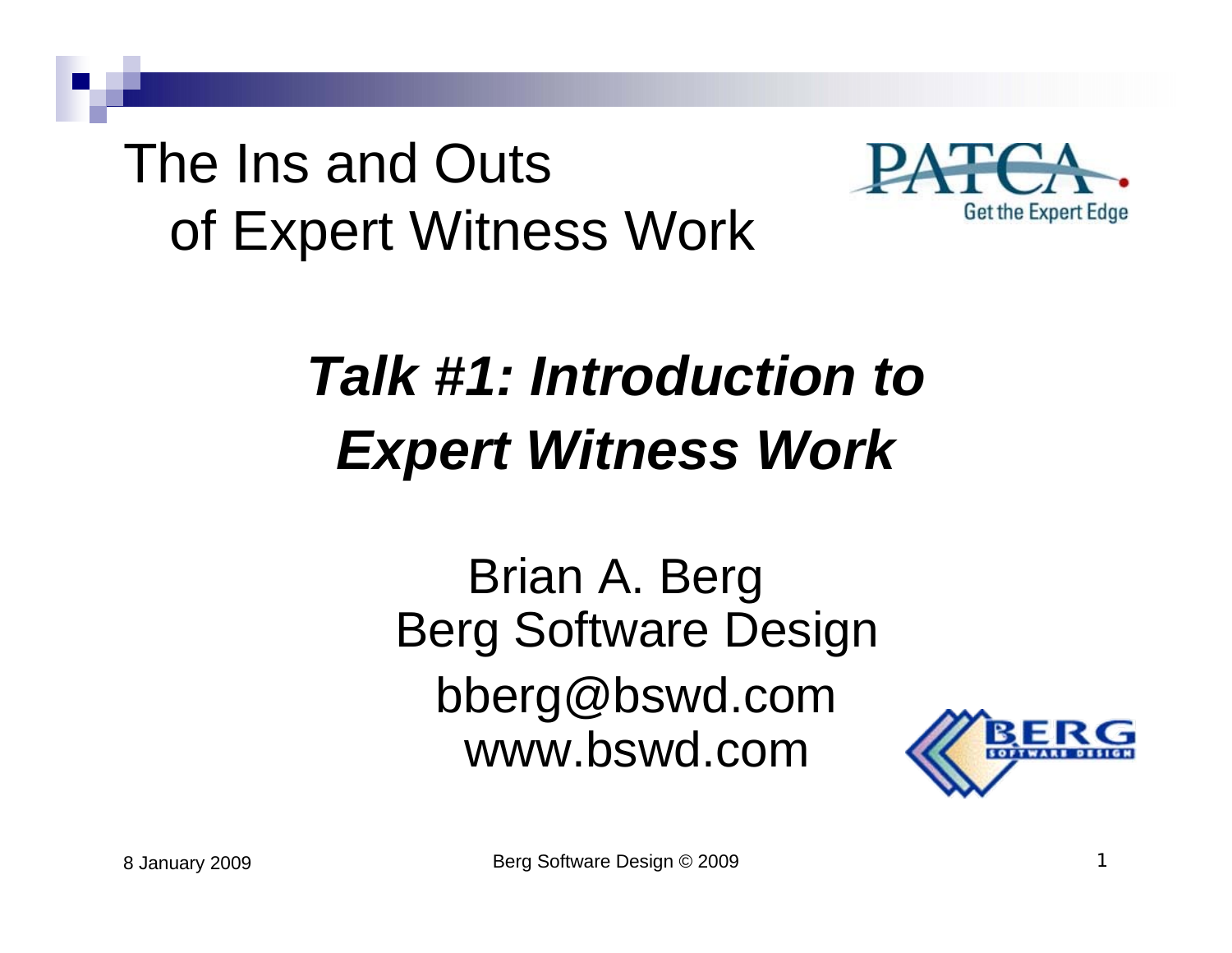

- My Work History
	- $\Box$  In the Industry for 34 years
		- $\blacksquare$ 5 years as an employee, 29 years as a consultant
	- $\Box$  Specialty is Storage and Storage Interfaces
		- $\blacksquare$ Flash Memory, DVD, CD; USB, SCSI, Serial ATA
	- $\Box$  Participated in over 50 Conferences
		- ▉ Speaker, Session Chair, Conference Chair
	- $\Box$ PATCA member since 1980
	- $\Box$  IEEE-CNSV member since 1998
		- $\blacksquare$ Board Chair: 2006 and 2007; currently a Board Director
	- $\Box$ Expert Witness work since 1994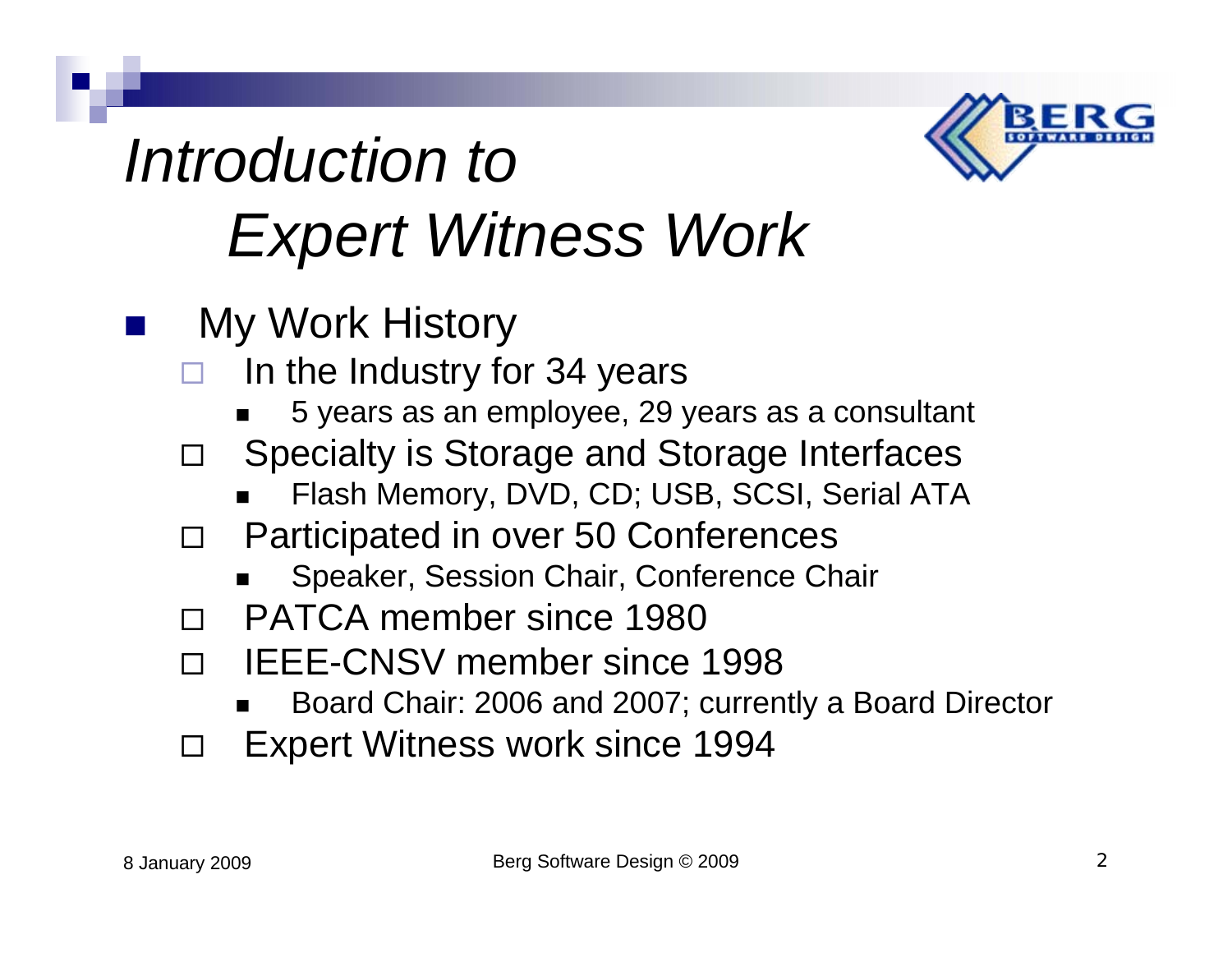

- Applicability of my background to EW work
	- hands-on technical experience
		- <sup>&</sup>gt;*most important requirement for a technical expert*
		- > It gives you perspective and credibility
	- conference work
		- helps in being able to speak to an audience
	- writing skills
		- > important in writing reports and declarations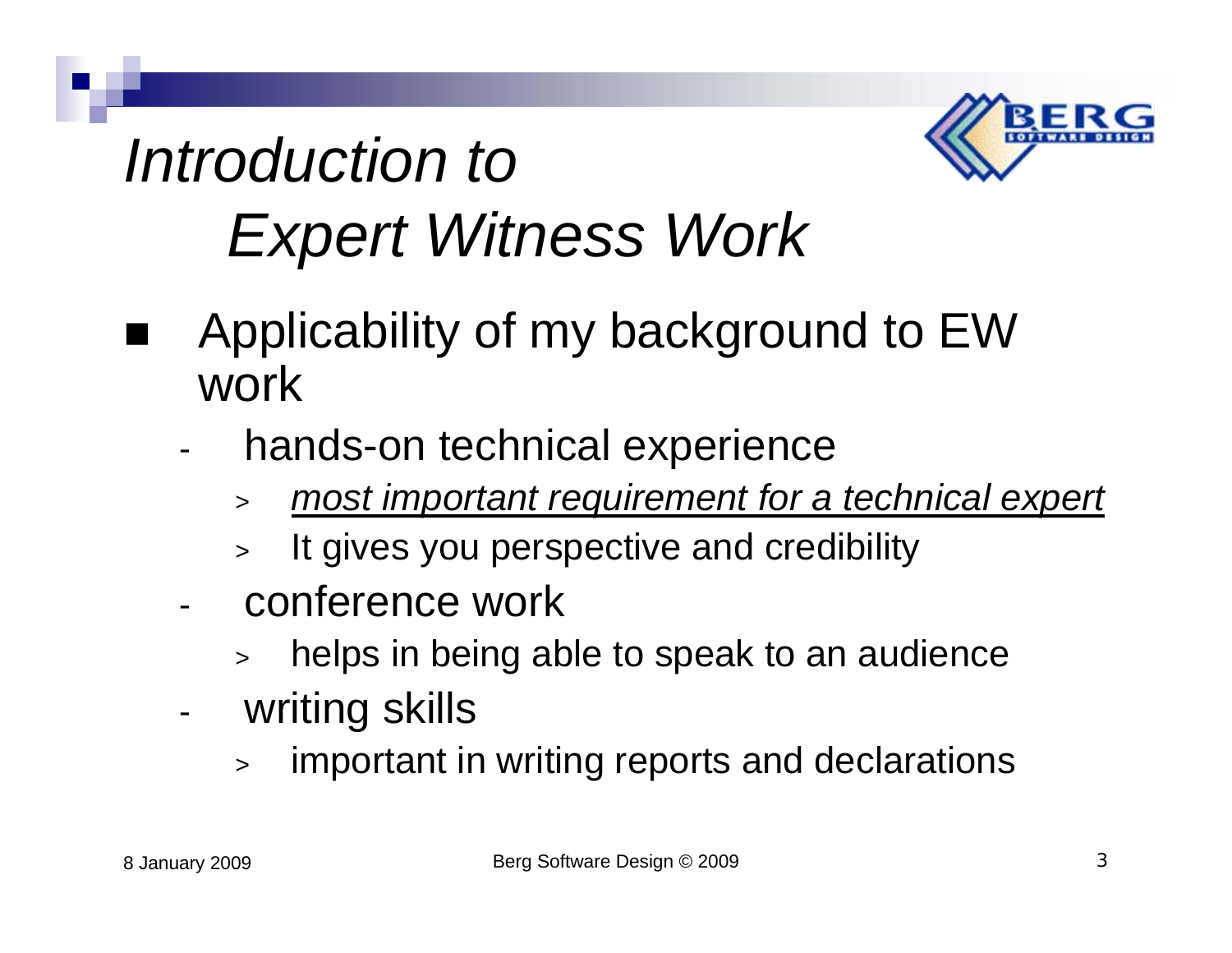

- *What is an Expert?*
	- □ Someone who can explain a topic or issue to a judge and jury
		- P. Ability to explain a complex topic to a lay person in a credible fashion
	- *What is your objective as an Expert?*
	- $\Box$ To convey truth; to not be an advocate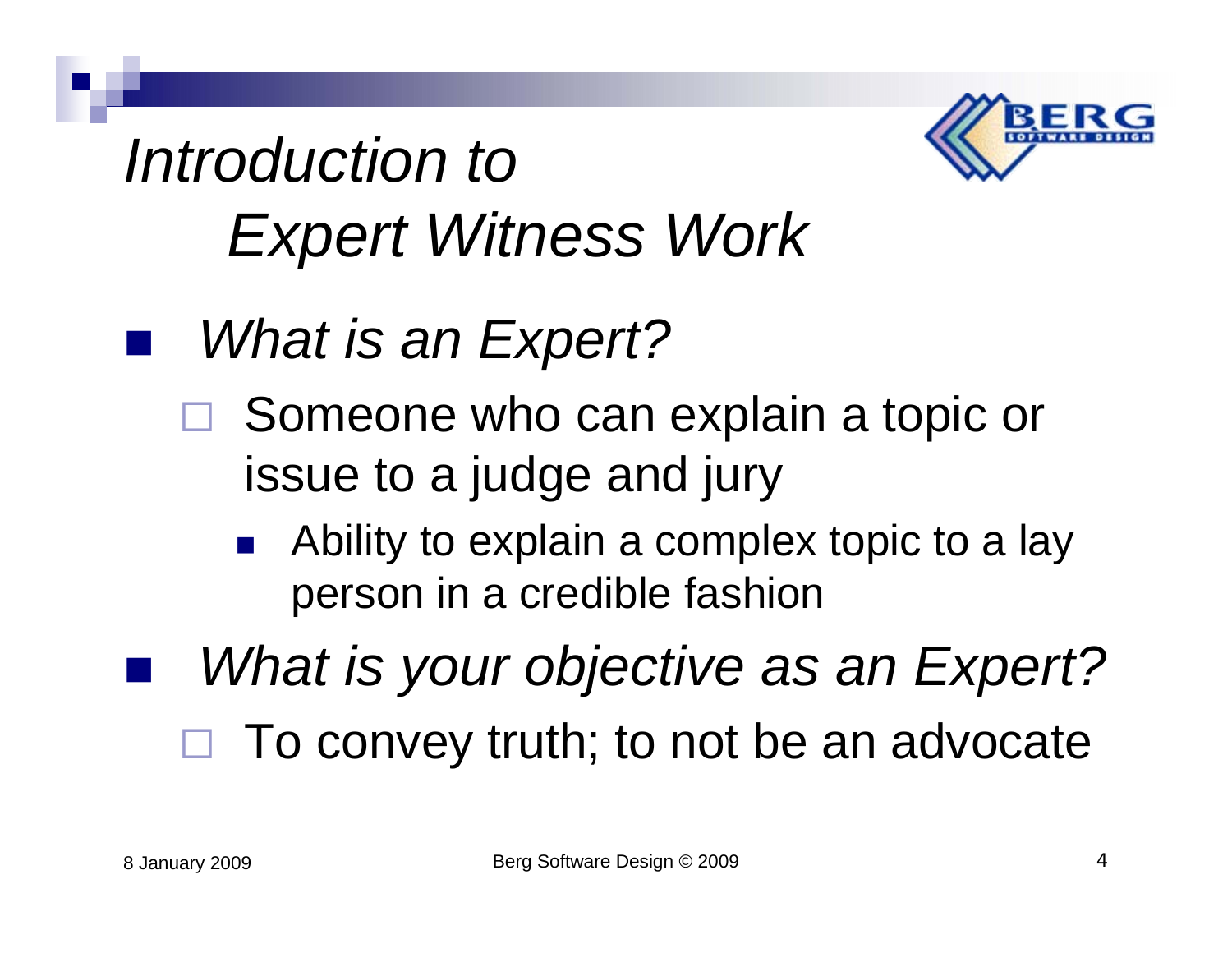

- What are the basic requirements?
- $\Box$ Excellent writing, speaking and people skills
- $\Box$ Professionalism
- $\Box$  Detail-oriented
	- $\mathcal{L}_{\text{max}}$ Wade through potentially massive amounts of information
	- **COL** Determine relevant details
	- $\mathcal{L}_{\mathcal{A}}$ Form a cogent opinion
- $\Box$  Resiliency to being demeaned and criticized unmercifully by opposing attorneys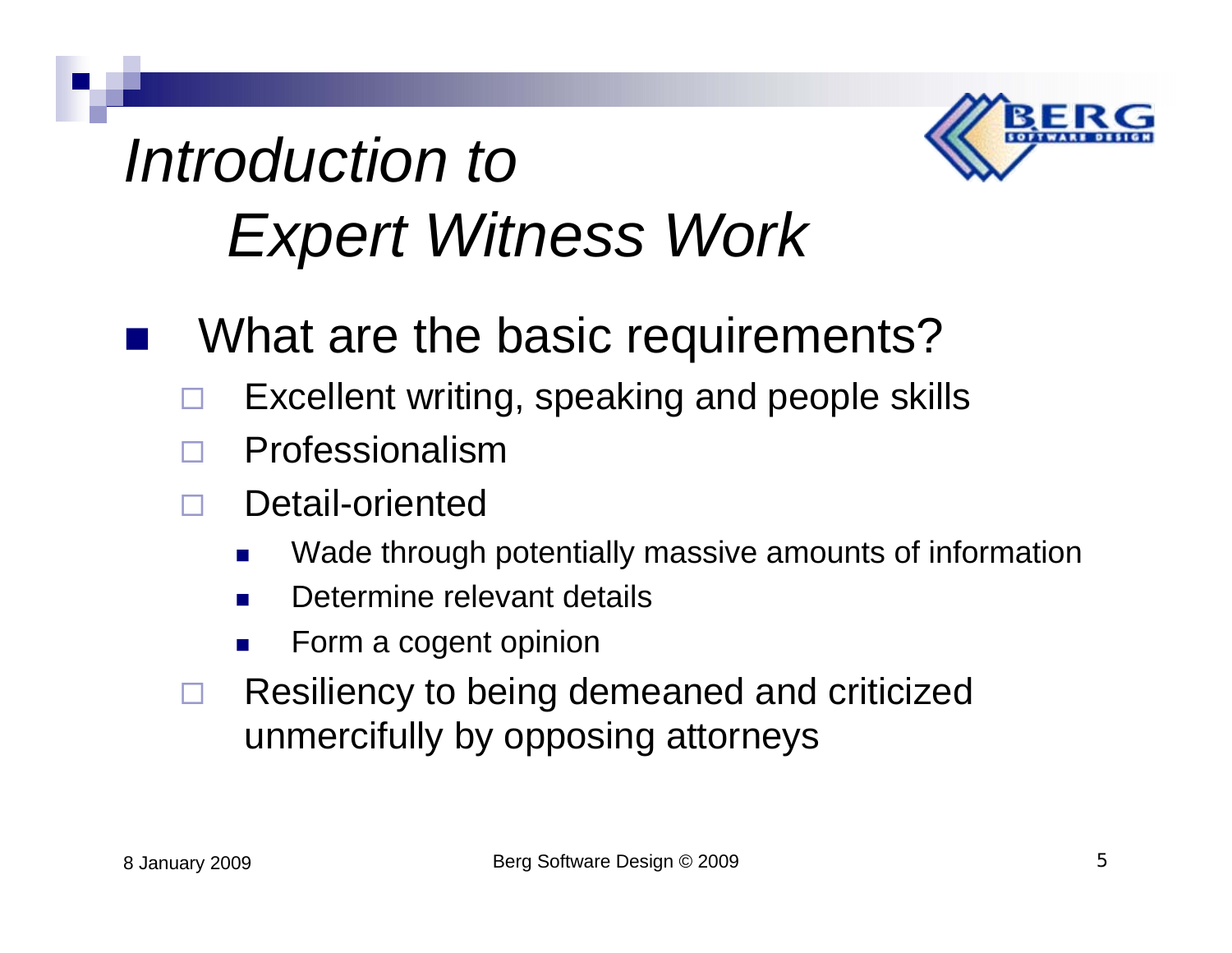

- Becoming an Expert Witness
	- $\Box$  Many start out as an Expert *Consultant*
		- assist attorneys with your technical perspective
		- behind-the-scenes investigative work
		- may do preparatory work prior to filing a case
			- Determine if certain products appear to infringe a patent
	- $\Box$  The identify of an Expert Consultant is usually not revealed to the other side
	- $\Box$ I regularly work both as an EC and an EW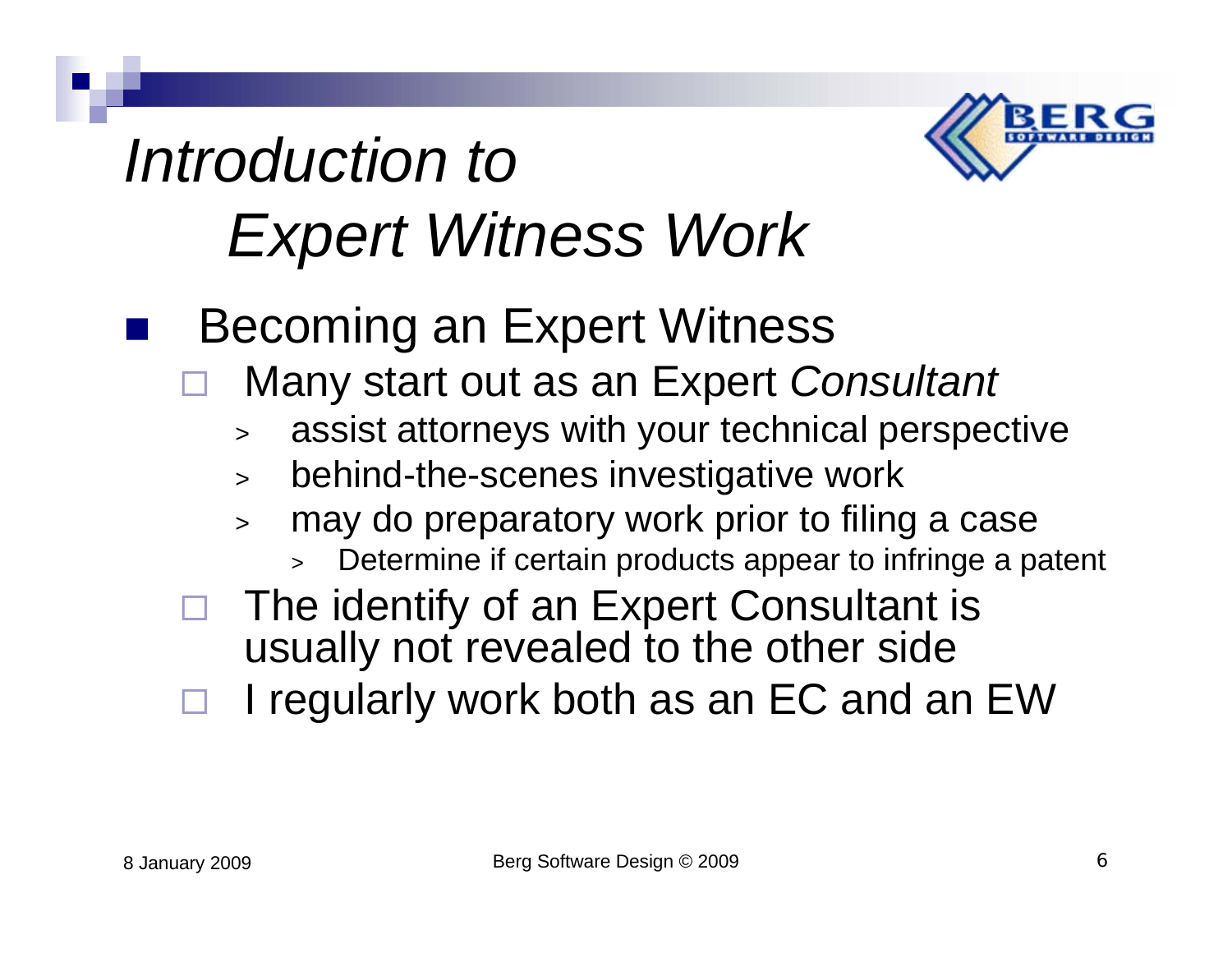

- Primary roles of an Expert Witness
	- $\Box$  Form an opinion (opine) on an issue or topic
		- o Fact witnesses provide facts
		- o EWs provide an opinion
	- $\Box$  Provide written testimony based on your opinions
		- o Write Expert Reports and/or declarations
	- $\Box$  Provide verbal testimony
		- o Defend your opinion during a deposition
		- o Present your opinion at trial
			- o Direct examination: provide your opinion
			- o Cross examination: defend your opinion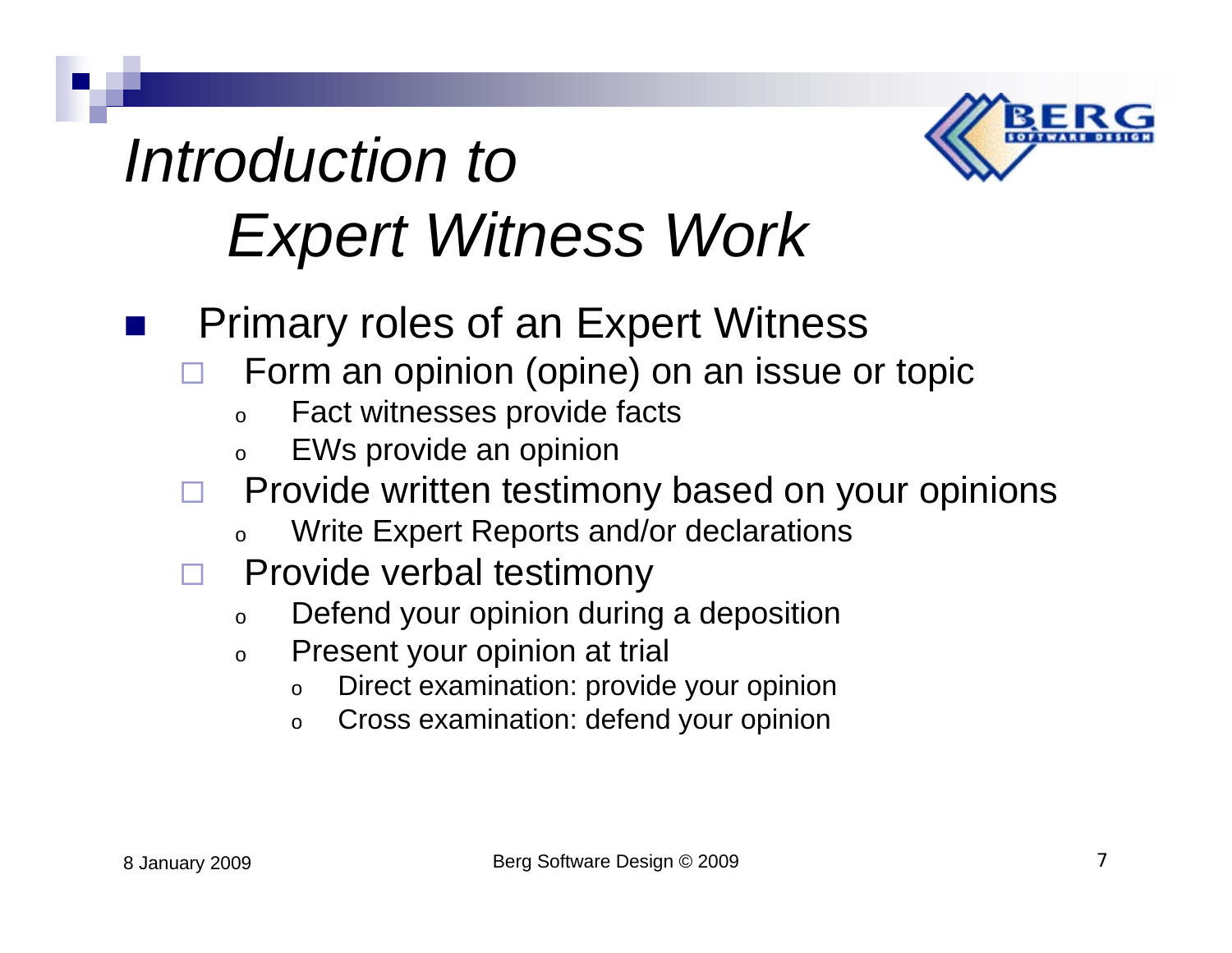

- M. Expert Consultants are often hired before a case is filed
	- $\Box$ If there is a case, you may be hired as an Expert Witness
- M. For a filed case, you will work for either the prosecution or the defense
	- $\Box$ a neutral technical expert is sometimes used by a judge
- M. During an interview, the first questions determine if you are free of conflicts for working on a case
- $\mathcal{L}_{\text{max}}$ Technical experts more often work on civil cases
- M. Disk forensic issues are often critical to a case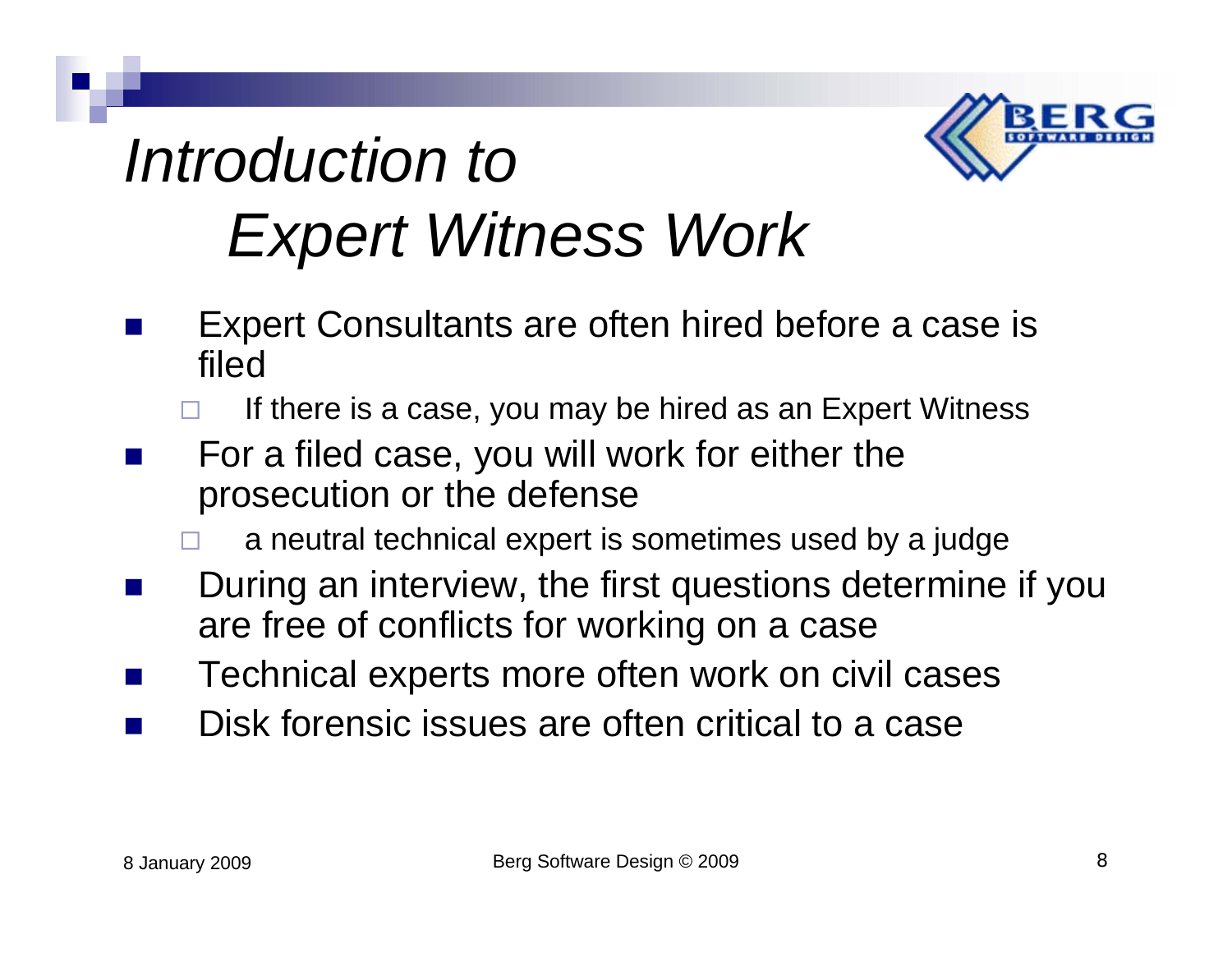

- Examples of the types of cases
	- $\Box$  Patent
		- × Infringement (plaintiff)
		- × Non-infringement, invalidity (defendant)
	- $\Box$  Trade secret
		- × Compare products to see if trade secrets were stolen  $\Box$ Source code or unique design
	- $\Box$  Contract dispute
		- × Was a product delivered per the requirements?
	- $\Box$  Criminal or civil case involving email or a document
		- × Disk forensic examination of deleted files and metadata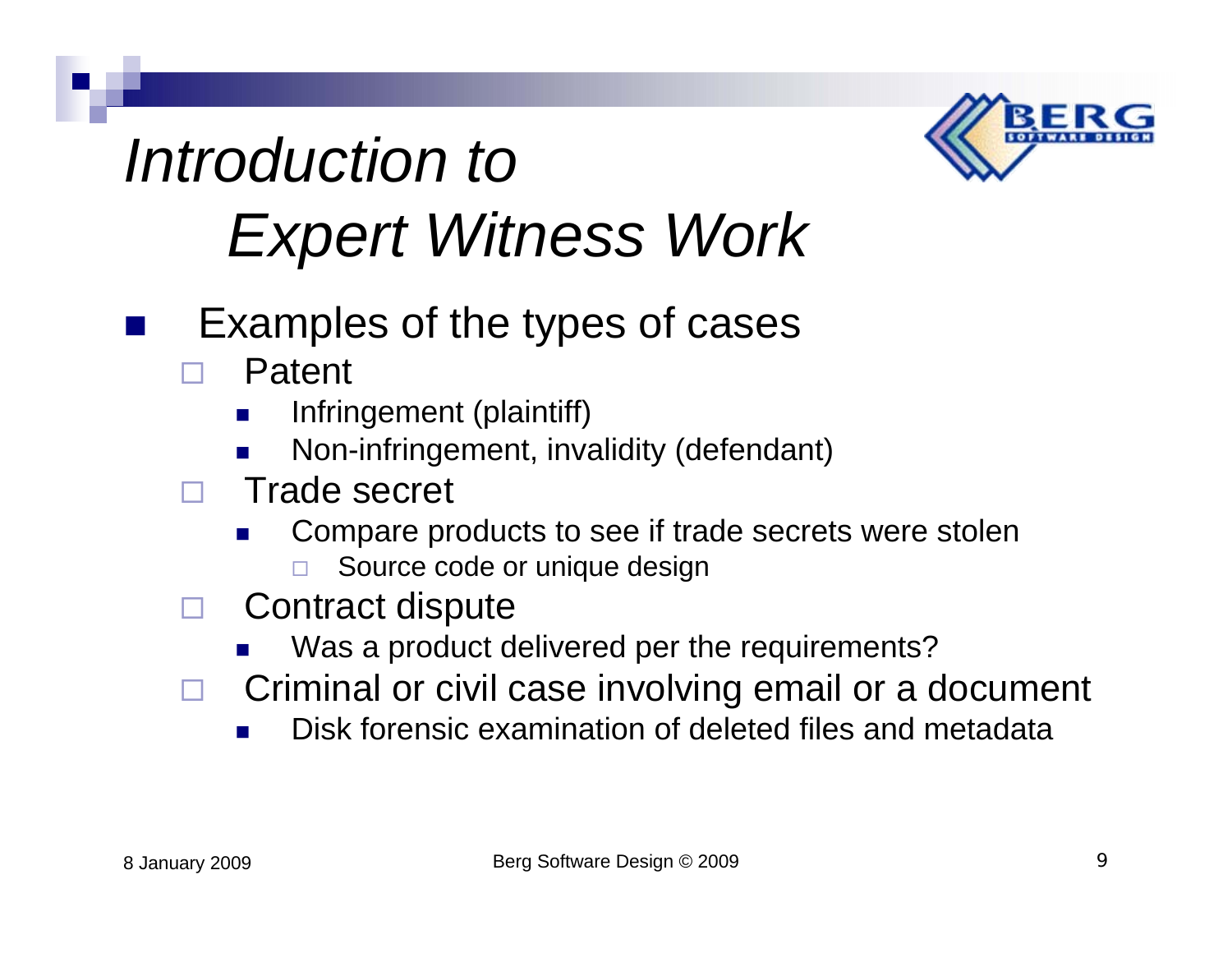

 What does an Expert Witness do over the course of a case? (pt. 1)

(these percentages reflect my "typical" patent case)

- $\Box$ Explain topics and issues to attorneys (5%)
- $\Box$  Perform detailed analysis (75%)
	- $\mathbb{R}^2$ Source code, design documents, schematics
	- $\mathbb{R}^2$ Product operation: bus analyzer, oscilloscope
	- $\mathcal{L}^{\text{max}}$ Disk data: emails, deleted files, metadata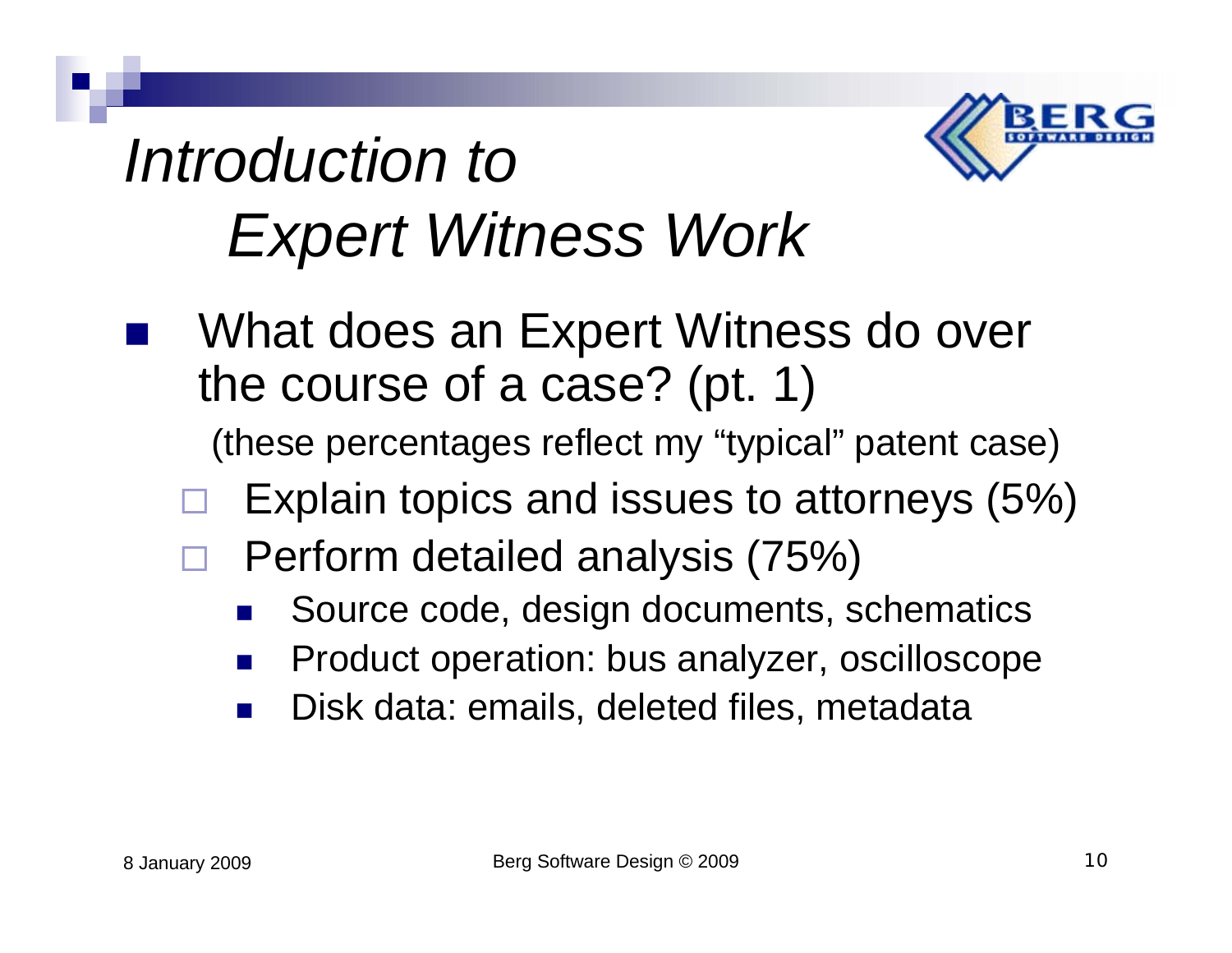# *Introduction to*

# *Expert Witness Work*

- What does an Expert Witness do? (pt. 2)
	- $\Box$ Write reports and declarations (20%)
	- $\Box$  Provide verbal testimony (~1%)
		- × Deposition based on your Expert Report
		- **COL** On the stand in court (most cases settle before trial)

*A good Expert Report, and a successful defense of your report's opinions during deposition, can lead to a good settlement in the case*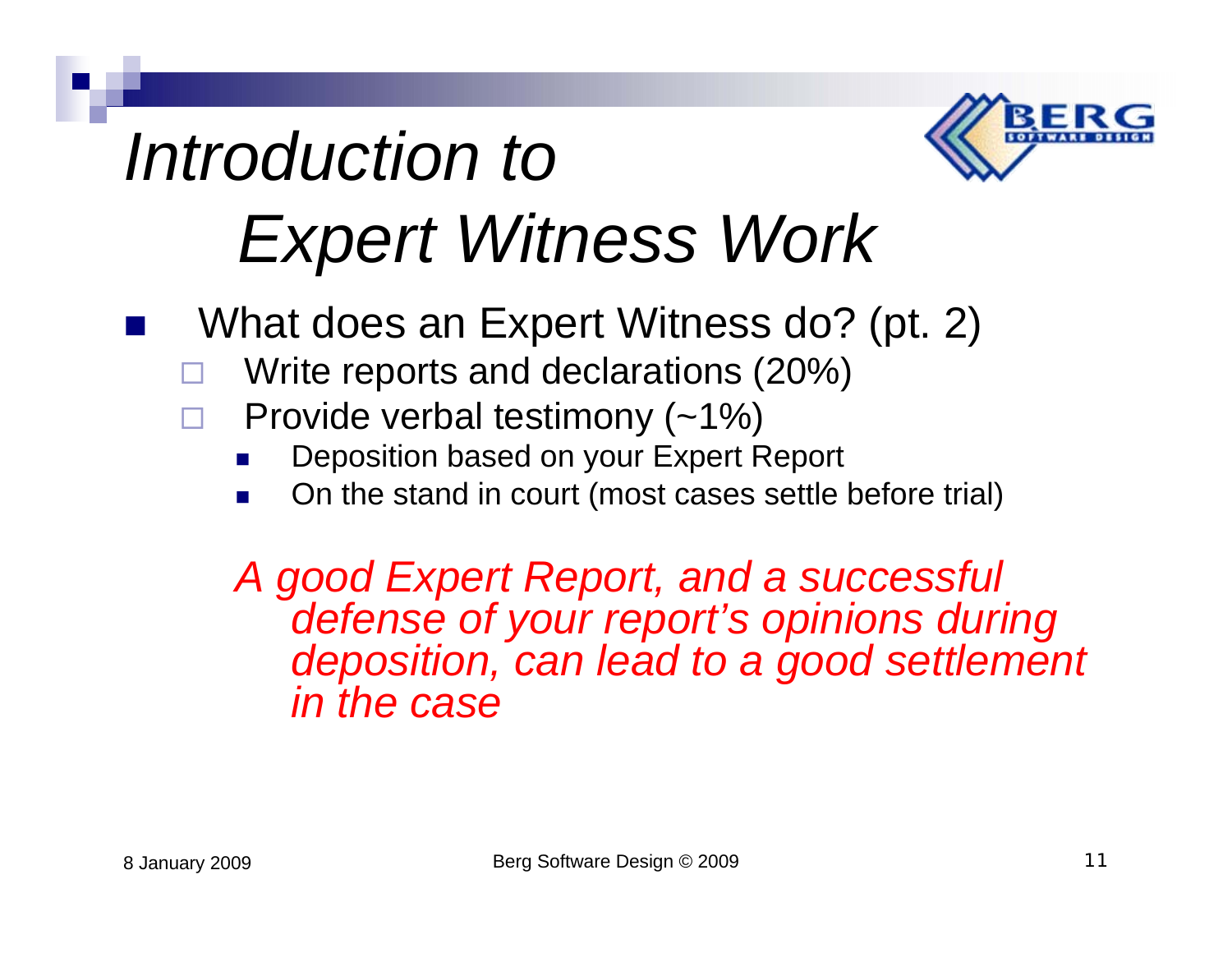

- Getting paid
	- $\Box$  Contracts are often a retention letter
		- $\mathbb{R}^2$ I have a one-page boilerplate letter
		- $\mathbb{R}^3$ Those provided by law firms are often 2-3 pages
	- □ Ask for 30-day payment terms
		- $\mathbb{R}^3$ Often expect 45+ days
	- $\Box$ Expert witness: strictly hourly
	- $\Box$ Expert consultant: usually hourly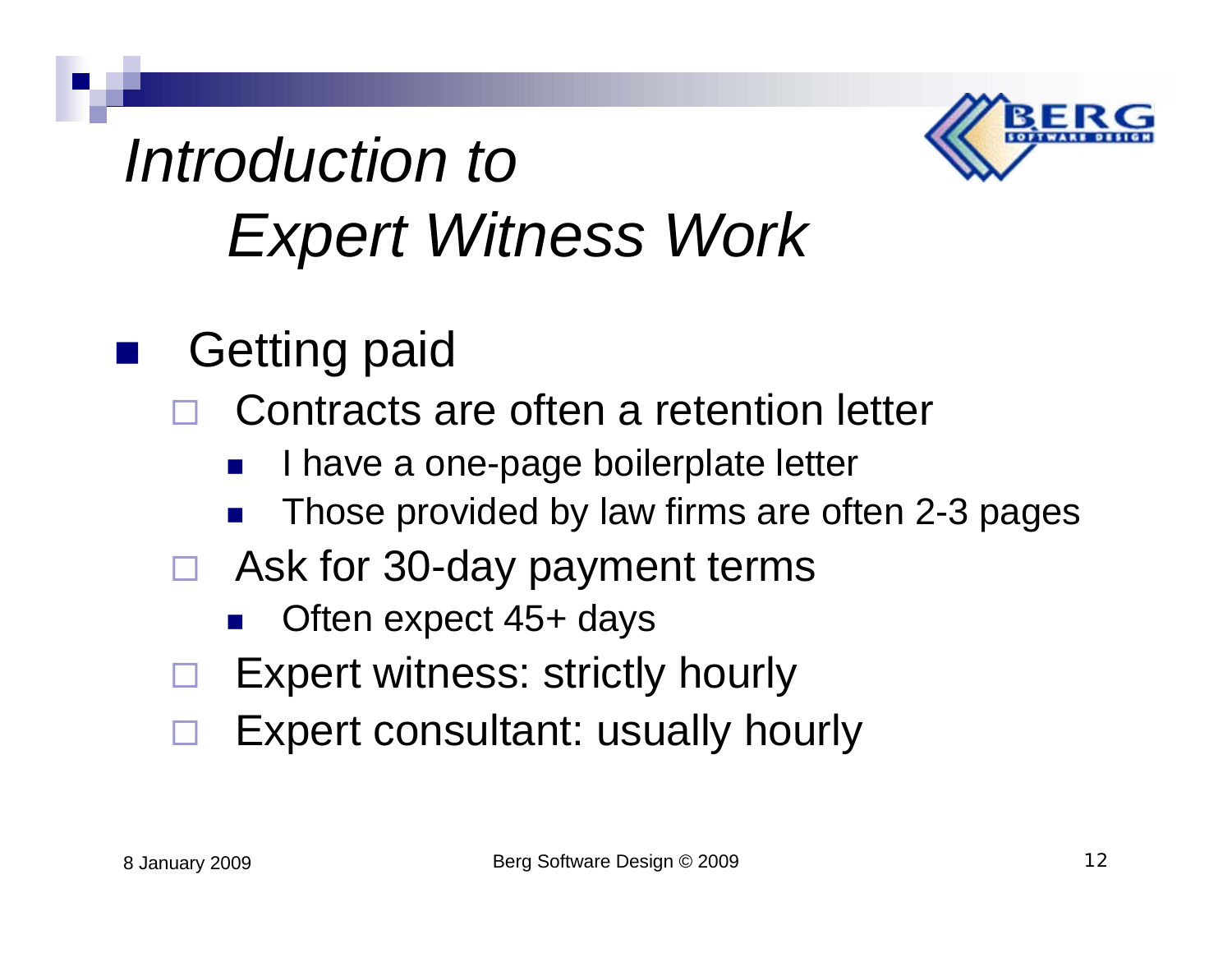

- Upsides
	- $\Box$  deep understanding of products and technologies
	- $\Box$ interesting venues
	- $\Box$  learn about legal side
	- $\Box$ could be in the news
	- $\Box$ potential ego boost
	- $\Box$ pay can be excellent

#### ■ Downsides

- $\square$  can be demanding
- $\Box$  can be unpredictable
	- work load can go from zero to 200% to zero
- $\square$  can be very boring
- $\square$  can be technically stale
- $\Box$ work may not be used
- $\Box$  depositions, trial work and being skewered are stressful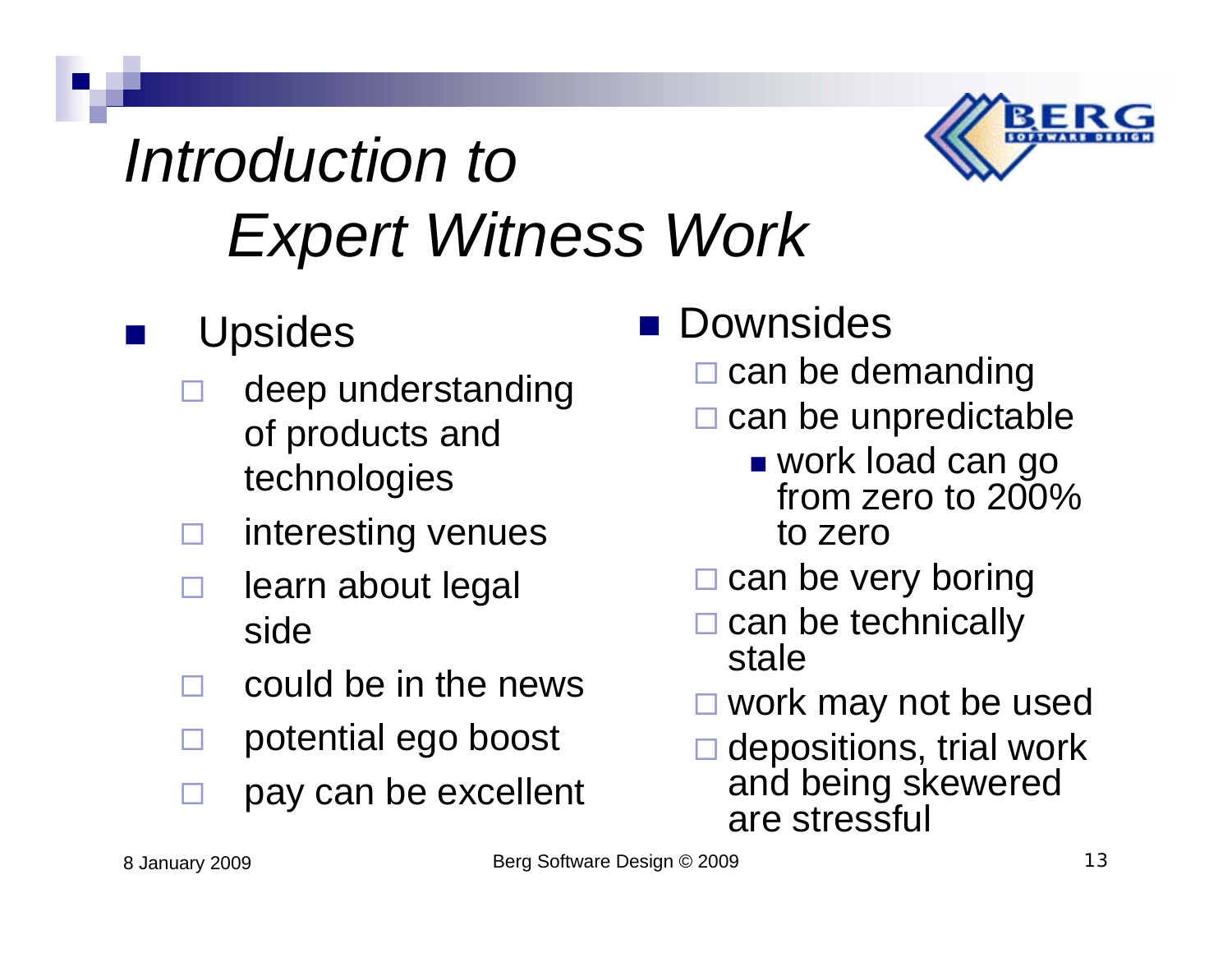

■ You are an independent expert  $\Box$  form your own opinions  $\square$ look to attorneys for guidance re: the law**□don't be forced to have an opinion with** 

which you do not agree